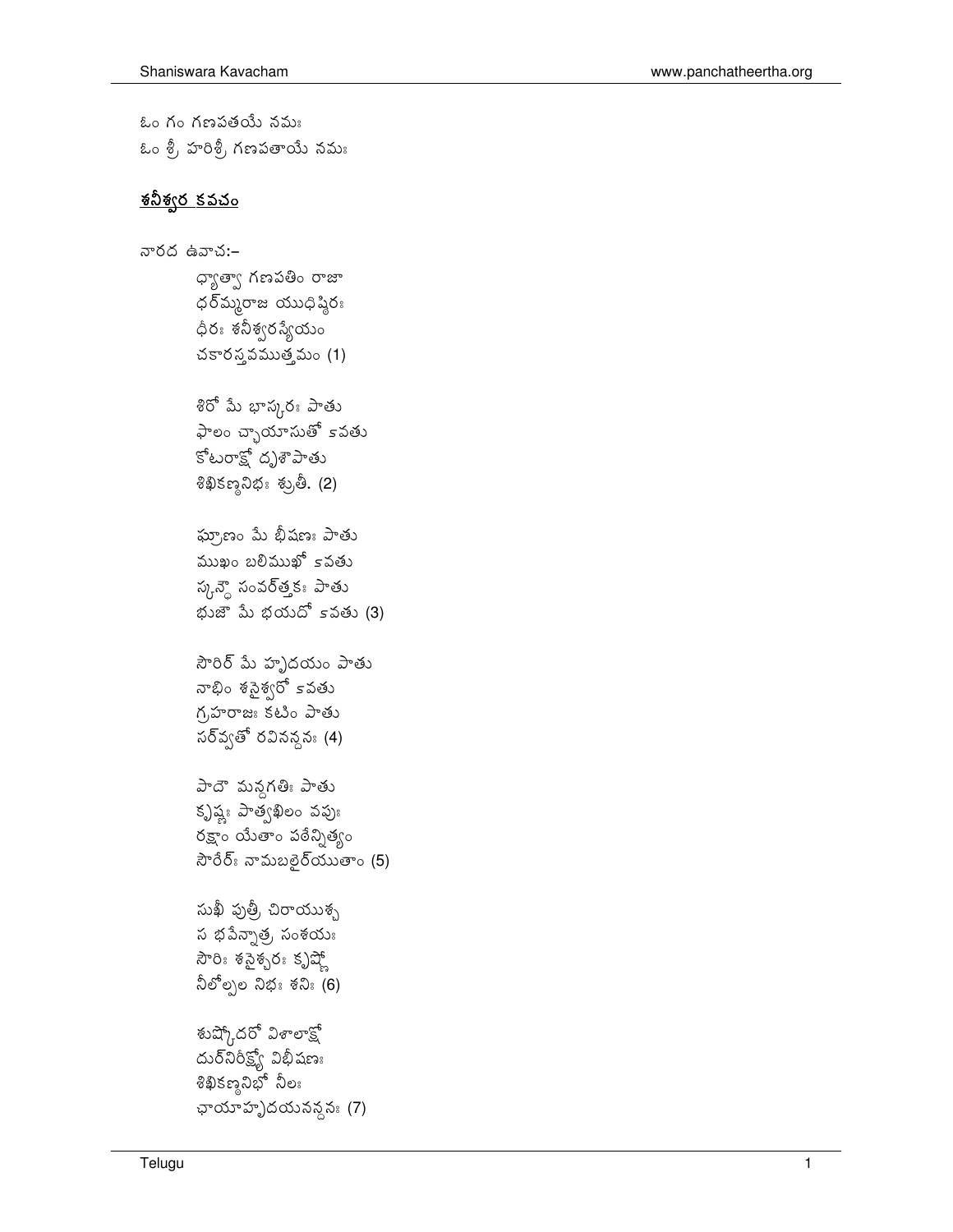```
దీర్ఘశృశ్రు, జటాధరః
మన్తో మన్గతి ఖఞ్ణో
తృప్య: సంవర్త్ కో యమ: (9)
గ,హరాజః కరాళీ చ
సూర్యపుత్రో, రవిః శశీ
కుజో బుధో గురుః కావ్వో
భానుజః సింహికాసుతః (10)
కేతుర్దేవపతిర్జాహుః
కృతాన్తో సైరృత స్త్రధా
శశీ మరుత్ కుబేరశ్చ
ఈశానః సుర ఆత్మభూః (11)
విష్మర్ హరో గణపతిః
కుమారః కామ ఈశ్వరః
కర్త్తా హర్త్తా పాలయితా
రాజ్యేశో రాజ్యదాయకః (12)
ఛాయాసుతః శ్యామళాంగో
ధనహర్త్తా ధనప్రవః
క్రూరకర్మ్మవిధాతా చ
\deltaనర్వ\deltaన్నూవరోధక: (13)
తుష్తో రుష్య కామరూపః
కామదో రవినన్గమ
గ్రహీపీడాహరః శాన్తో
నక్షత్రేశో గ్రహేశ్వరః (14)
స్థిరాసనః స్థిరగతిర్
మహాకాయో మహాబలః
మహాప్రభో మహాకాలః
కాలాత్కా కాలకాలకః (15)
```
కాల దృష్టిః కోటరాక్ష్య స్థూలరోమావలీముఖః దీర్ఘా నిర్మాంసగాత్రన్ను శుష్కో ఘోరో భయానక: (8)

నీలాంశూః క్రోధనో రౌద్రో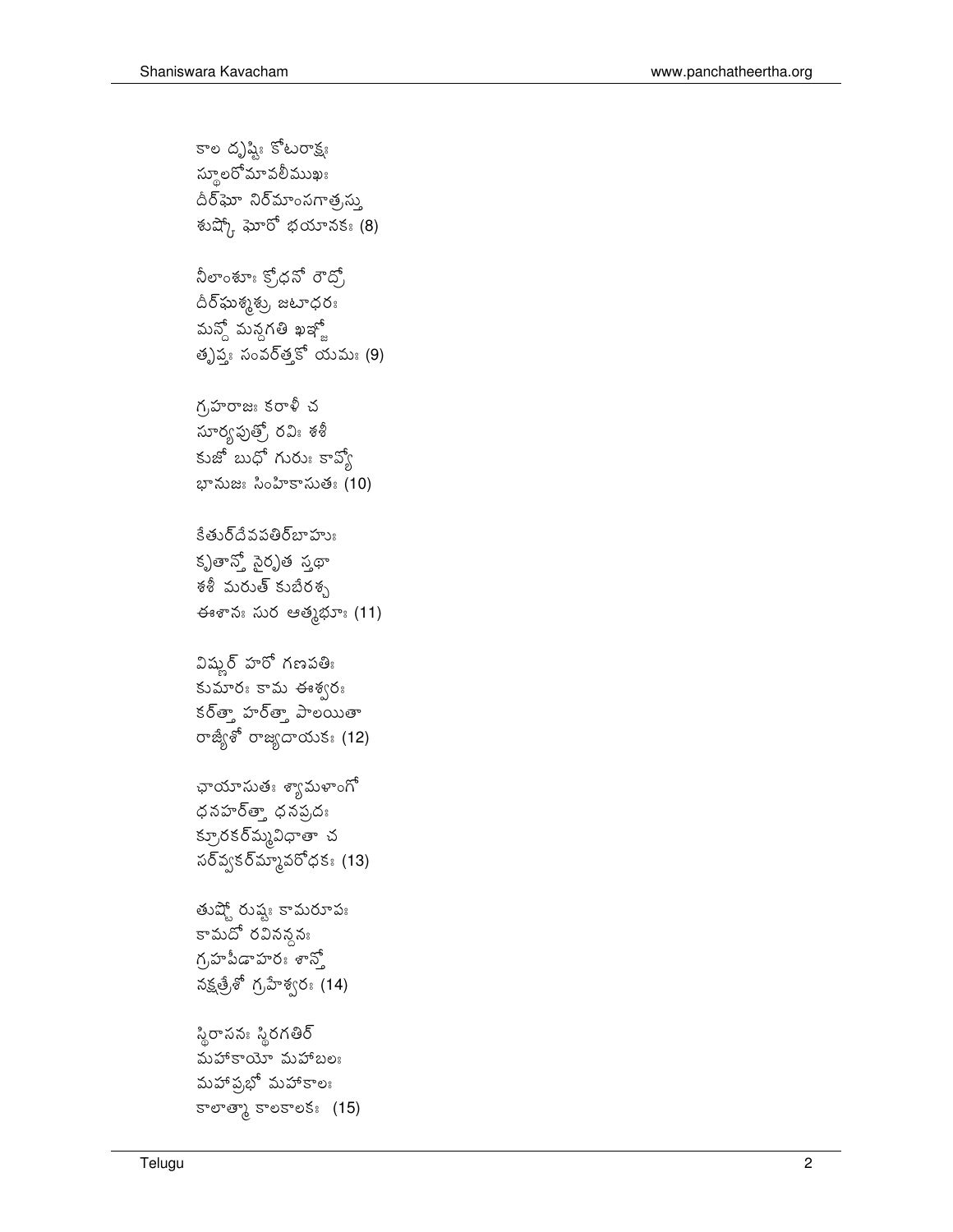## విధాయ లోహప్రతిమాం నరో దుఃఖాత్ విముచ్యతే బాధా యా 5న్యగ్రహాణాం చ యుఃపఠేత్ తస్య నశ్యతి (23)

హాజయేత్ యః శనిం భక్త్యా శమీఫుష్బాక్షతాంబరైః (22)

ධිశ්షతః శనిదిసే పీడా తస్య వినశ్యతి జన్మలగ్నే స్తితీర్వాపి గోచరేక్రూర రాశిగే (21)

దశాసు చ గతే సౌరో తదాస్తమిమం పఠేత్

పఠేన్నిత్యం తస్య పీడా సమస్తా నశ్యతి ధ్రువం కృత్యా పూజాంపఠేస్ మర్త్యో భక్తిమాస్ యః స్తవంసదా  $(20)$ 

సర్వ్వరోగ హరో దేవః  $\delta$ నిద్దో దేవ గణైస్తుతః అష్టోత్తరశతం నామ్నాం సౌరేఛాయా సుతస్య యః (19)

శమీఫుషృప్రియః శ్యామః త్రైలోక్యాభయదాయకః నీలవాసాః క్రియాసిన్నర్ నీలాఞన చయఛవిః $(18)$ 

తిధ్యాత్మక స్తిధిగణో నక్షత,గణనాయుక $_3$ యోగరాశిర్ ముహూర్త్తాళ్ళ కర్త్తా దినపతిః ప్రభుః (17)

ఆదిత్యః భయదాతా చ మృత్యురాదిత్య నన్న నః  $\check{\delta}$ తభిః $\text{ any}$ ప్రదయితః త్రయోదశీ తిథిప్రియః (16)

3